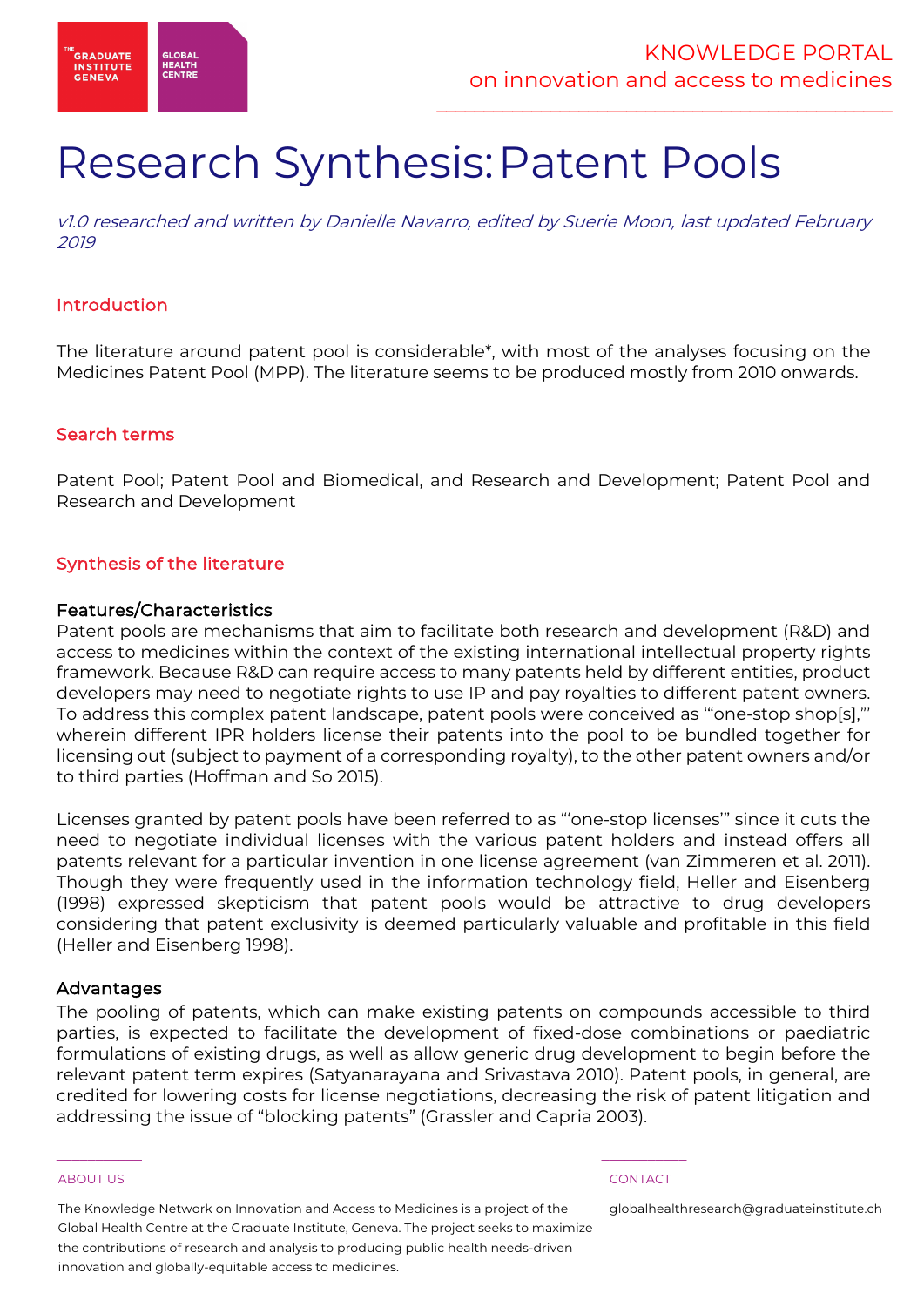

# Examples

#### a. MPP

Most of the literature has focused on one particular initiative, the Medicines Patent Pool (MPP). The MPP was created by UNITAID in 2010 (Wirtz et al. 2017). Bermudez and Hoen (2010); Childs (2010) discuss the considerations in setting up the patent pool (Bermudez and Hoen 2010; Childs 2010). MPP focuses on making priority antiretroviral drugs (ARV) covered by existing patents accessible to patients in low and middle income countries (LMICs) by obtaining voluntary license agreements from various patent owners, then sublicensing the patents on non-exclusive terms to various generic drug manufacturers for the development, manufacture and distribution of generic ARV drugs (Juneja et al. 2017). Wirtz et al. (2017) lists the significant milestones achieved by the Medicines Patent Pool from 2010 to 2015, particularly those relating to the patent licenses granted and their effect on drug supply and cost savings (Wirtz et al. 2017). Another paper estimated the cost savings resulting from MPP's ARVs licenses at USD 2.3 billion from 2010 to 2028 (Juneja et al. 2017). Analysts have noted that the success of the MPP depends on whether patent-holders are willing to license their patents to the pool and be licensed to third parties (Hoen and Passarelli 2013; Hoen et al. 2011). The provisions of MPP licenses, especially those with the pharmaceutical company Gilead, have been analyzed and discussed in detail in the following papers: The Medicines Patent Pool: Promoting Access and Innovation for Life-Saving Medicines through Voluntary Licenses (Cox 2012), A Sliver of Hope: Analyzing Voluntary Licenses to Accelerate Affordable Access to Medicines (Baker 2018), Medicine Patent Pool – Pharma Philanthropy or PR? (De Luca 2015). As of 2018, the MPP reported that that its adult formulation licenses cover 87 to 91% of HIV patients in developing countries (Medicines Patent Pool n.d. a). Also, every widely-patented WHO-recommended antiretroviral medicine has been licensed to the MPP (See Medicines Patent Pool n.d. b).

### b. Criticisms of MPP

I-MAK (2011) analyzed the benefits projected by the MPP in 2009 to the UNITAID Executive Board. Among others, it argued against the following claims: that the MPP would enable the development of fixed-dose combinations and solid pediatric formulations as well as "widespread voluntary licensing." With respect to these criticisms, I-MAK (2011) provided recomputed financial savings as opposed to those asserted by the MPP (I-MAK 2011). A noted limitation of this patent pool is the voluntary nature of its licensing process, mainly relying on pharmaceutical companies granting use of their licenses to the pool and on the generic manufacturers making use of these licenses (Bermudez and Hoen 2010). Baker (2018) observes the increased yet limited geographical reach of MPP licenses, particularly that "[t]he territorial coverage of MPP licenses averages only 90% for adult licenses and 99% for pediatric licenses" in low-and middle-income countries. A number of MICs are excluded from this coverage, which mean that millions are still unable to benefit from the licensed medicines. Contrary to criticism, the MPP licenses preserve the right to use of IP flexibilities allowed under the TRIPS Agreement, e.g. patent oppositions or cancellations and compulsory licenses (Baker 2018). The application of competition law has relevance to patent pools (van Zimmeren et al. 2011; Simon et al. 2005).

### 2. Others

The Severe Acute Respiratory Syndrome (SARS) pool was intended to be an initial experiment in the life sciences field to set up a patent pool. However, this was never operationalized and has since been discontinued. It was meant to facilitate research and development of SARS vaccines by pooling relevant patents (van Zimmeren et al. 2011). The World Intellectual Property Office Re:Search (WIPO Re:Search) project is another approach to patent pooling. The following

#### ABOUT US CONTACT AND A RESERVE AND LODGED AT A RESERVE AND LODGED AT A RESERVE AND LODGED AT A RESERVE AND LODGED AT A RESERVE AND LODGED AT A RESERVE AND LODGED AT A RESERVE AND LODGED AT A RESERVE AND LODGED AT A RESERVE

The Knowledge Network on Innovation and Access to Medicines is a project of the Global Health Centre at the Graduate Institute, Geneva. The project seeks to maximize the contributions of research and analysis to producing public health needs-driven innovation and globally-equitable access to medicines.

 $\frac{1}{2}$  , and the set of the set of the set of the set of the set of the set of the set of the set of the set of the set of the set of the set of the set of the set of the set of the set of the set of the set of the set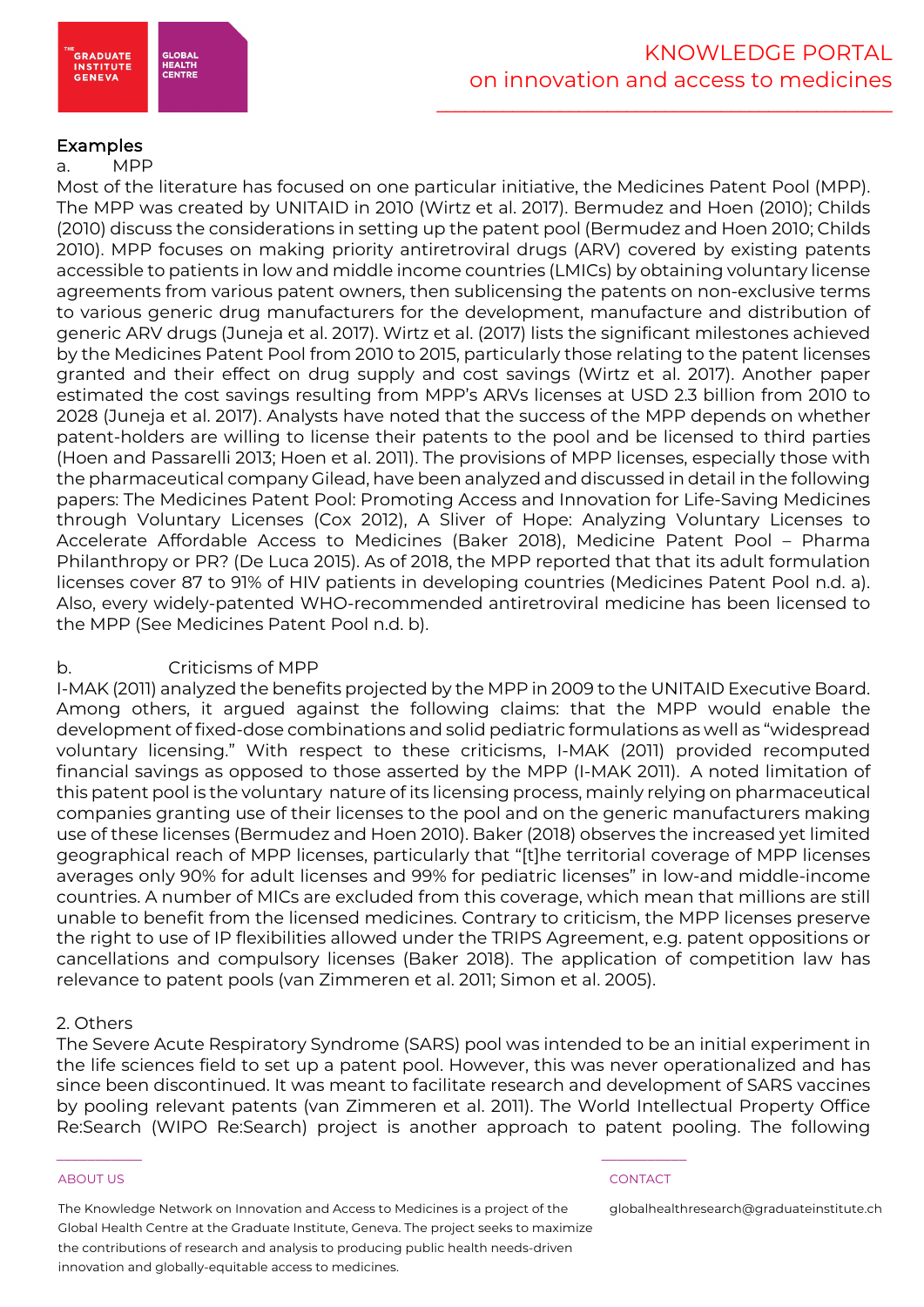

organizations have granted royalty-free access to their patents related to neglected tropical disease drug development: GlaxoSmithKline (GSK), Alnylam, AstraZeneca, Eisai, MSD, Novartis, Pfizer and Sanofi (Ziegler, Gassmann, and Friesike 2014). WIPO Re:Search has its origins in the GSK Pool for Open Innovation against Neglected Tropical Diseases, which was then subsequently housed with BioVentures for Global Health (BVGH) before being moved to WIPO (Eisenberg 2014). Schoen-Angerer (2011) pointed out that WIPO Re:Search patents were only available for use in least-developed countries and therefore had very limited geographical scope; other developing countries would only be able to obtain access to the IP through negotiation (Schoen-Angerer 2011).

# Suggestions for expanded models

Patent pool models have been recommended to facilitate R&D and access to the full WHO list of essential medicines (Wirtz et al. 2017) and drugs for "orphan/rare diseases" (Muthyala 2011). Patent pools have also been suggested to advance R&D in the fields of nanotechnology (Sanhai, Spiegel, and Ferrari 2007), genetics (Verbeure et al. 2006; Van Overwalle et al. 2006; Ebersole, Guthrie and Goldstein 2005) and stem cell (Winickoff, Saha and Graff 2009).

See also the review on Voluntary Licensing

# Research gaps

• Analysis of interaction between patent pools and other policies intended to promote innovation or access to medicines

### Cited papers with abstracts

Baker, Brook K. 2018. "A Sliver of Hope: Analyzing Voluntary Licenses to Accelerate Affordable Access to Medicines." Northeastern University Law Review 10 (2): 226-315.

Abstract: As a result of global AIDS activism, governments' latent and exercised powers to bypass pharmaceutical monopolies, and halting pharmaceutical industry accommodation, a new form of voluntary licensing has emerged focused on first permitting and then facilitating generic production of certain pharmaceutical products for sale and use in many but not all low- and middle-income countries (LMICs). These so-called "access" licenses are pluralistic in detail and not free of commercial motivations for either originators or generic producers, but they do differ from arms- length, purely commercial licenses that have been broadly used in the industry for decades. Although the first of these access licenses were negotiated bilaterally by innovators at the receiving end of AIDS activism and threats of government action, including the issuance of compulsory or government-use licenses, the leading model of more public-health oriented voluntary licenses can be traced to the formation of the Medicines Patent Pool [MPP] under the financial sponsorship of Unitaid in 2010. The primary goals of this Article are: (a) to increase understanding of the history and evolution of access licenses and their key terms and conditions, including their impacts on access to medicines in territories included in and excluded from the licenses; (b) to identify and assess best- practice licensing terms for delivering meaningful access to medicines, including the impact of voluntary licensing practices on registration and uptake,

#### ABOUT US CONTACT AND A RESERVE AND LODGED AT A RESERVE AND LODGED AT A RESERVE AND LODGED AT A RESERVE AND LODGED AT A RESERVE AND LODGED AT A RESERVE AND LODGED AT A RESERVE AND LODGED AT A RESERVE AND LODGED AT A RESERVE

The Knowledge Network on Innovation and Access to Medicines is a project of the Global Health Centre at the Graduate Institute, Geneva. The project seeks to maximize the contributions of research and analysis to producing public health needs-driven innovation and globally-equitable access to medicines.

 $\frac{1}{2}$  , and the set of the set of the set of the set of the set of the set of the set of the set of the set of the set of the set of the set of the set of the set of the set of the set of the set of the set of the set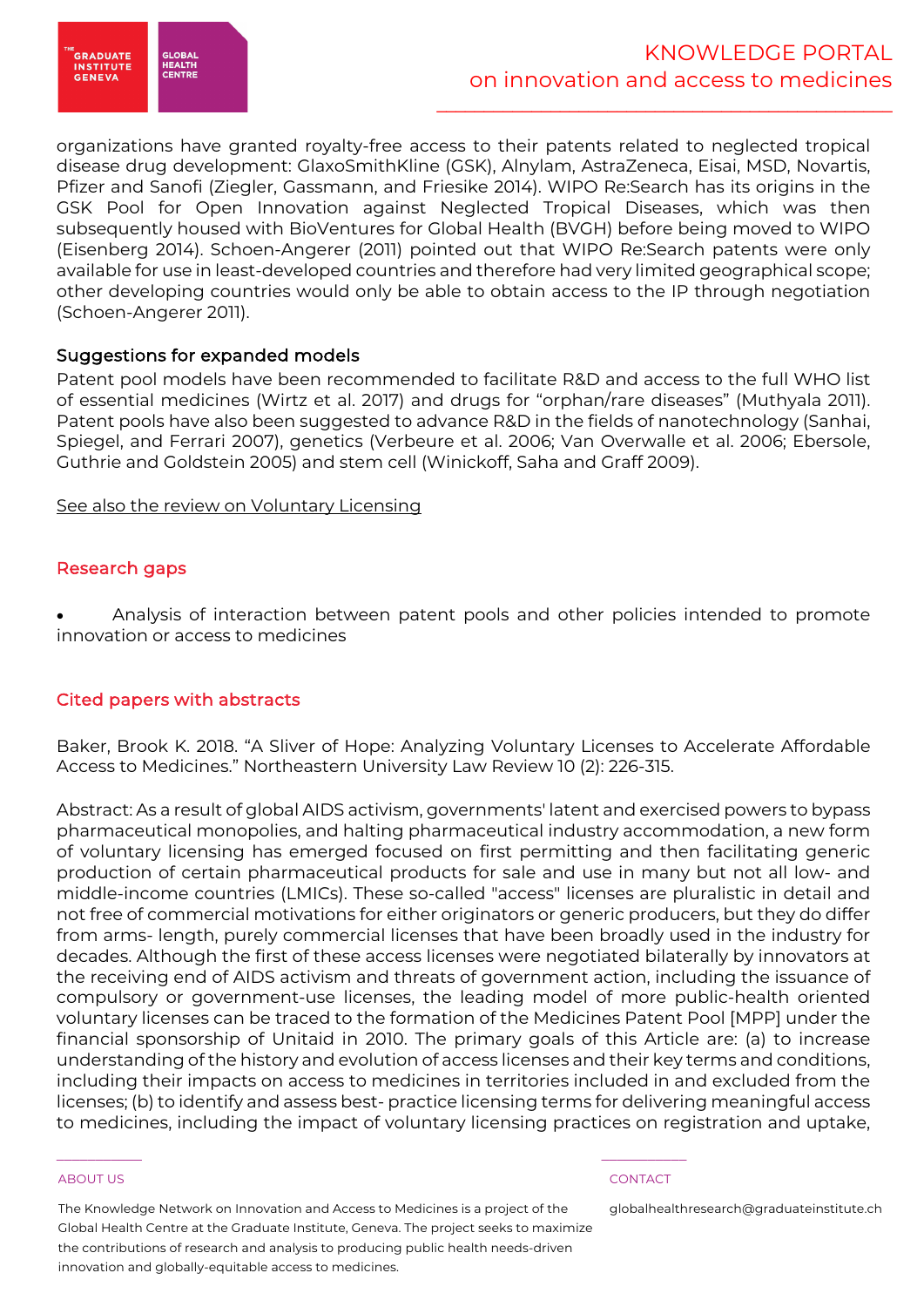.<br>GRADUATE<br>INSTITUTE **HEALTH<br>CENTR GENEVA** 

and (c) to make policy recommendations on measures that can be taken to improve terms and conditions of access licenses, including those of the MPP. Despite the achievements of access licenses in increasing generic competition, accelerating access to newer HIV and HCV medicines in many LMICs, and reducing prices and saving money, the exclusion from coverage of significant populations in upper-middle income countries with significant disease burdens, restrained resources, and high levels of inequality, is deeply problematic. Offsetting the wholesale work that access licenses accomplish in creating aggregated markets for accelerated generic competition is concern about industry's power to bifurcate LMICs to maintain hegemony in the most commercially appealing markets and to weaken political will to oppose unworthy patents and to otherwise overcome monopoly control. As a consequence, the net plus value of voluntary licenses as an access strategy is contested. However, any fair assessment of voluntary licensing strategies must address the complementarity of this strategy with the strengths and weakness of other access strategies, including law reform, use of patent opposition procedures, and grant of compulsory and government use licenses. Although this complementarity is briefly addressed in the conclusion, more work and evidence is needed to identify optimal strategies.

Link: https://papers.ssrn.com/sol3/papers.cfm?abstract\_id=3123108

Bermudez, Jorge and Ellen 't Hoen. 2010. "The UNITAID Patent Pool Initiative: Bringing Patents Together for the Common Good." The Open AIDS Journal 4 (2): 37-40. https://doi.org/10.2174/1874613601004020037.

Abstract: Developing and delivering appropriate, affordable, well-adapted medicines for HIV/AIDS remains an urgent challenge: as first-line therapies fail, increasing numbers of people require costly second-line therapy; one-third of ARVs are not available in pediatric formulations; and certain key first- and second-line triple fixed-dose combinations do not exist or sufficient suppliers are lacking. UNITAID aims to help solve these problems through an innovative initiative for the collective management of intellectual property (IP) rights – a patent pool for HIV medicines. The idea behind a patent pool is that patent holders - companies, governments, researchers or universities - voluntarily offer, under certain conditions, the IP related to their inventions to the patent pool. Any company that wants to use the IP to produce or develop medicines can seek a license from the pool against the payment of royalties, and may then produce the medicines for use in developing countries (conditional upon meeting agreed quality standards). The patent pool will be a voluntary mechanism, meaning its success will largely depend on the willingness of pharmaceutical companies to participate and commit their IP to the pool. Generic producers must also be willing to cooperate. The pool has the potential to provide benefits to all.

# Link: https://www.ncbi.nlm.nih.gov/pmc/articles/PMC2842943/

Childs, Michelle. 2010. "Towards a Patent Pool for HIV Medicines: The Background." The Open AIDS Journal 4 (2): 33-36. https://doi.org/10.2174/1874613601004020033.

Abstract: Recent WHO guidelines for antiretroviral therapy recommend switching to less toxic, but more expensive medicines for first-line and second-line ART, raising questions about the financial sustainability of many AIDS treatment programmes. At the same time, many key generic producing countries such as India now grant pharmaceutical product patents so

#### ABOUT US CONTACT AND A RESERVE AND LODGED AT A RESERVE AND LODGED AT A RESERVE AND LODGED AT A RESERVE AND LODGED AT A RESERVE AND LODGED AT A RESERVE AND LODGED AT A RESERVE AND LODGED AT A RESERVE AND LODGED AT A RESERVE

The Knowledge Network on Innovation and Access to Medicines is a project of the Global Health Centre at the Graduate Institute, Geneva. The project seeks to maximize the contributions of research and analysis to producing public health needs-driven innovation and globally-equitable access to medicines.

\_\_\_\_\_\_\_\_\_\_\_ \_\_\_\_\_\_\_\_\_\_\_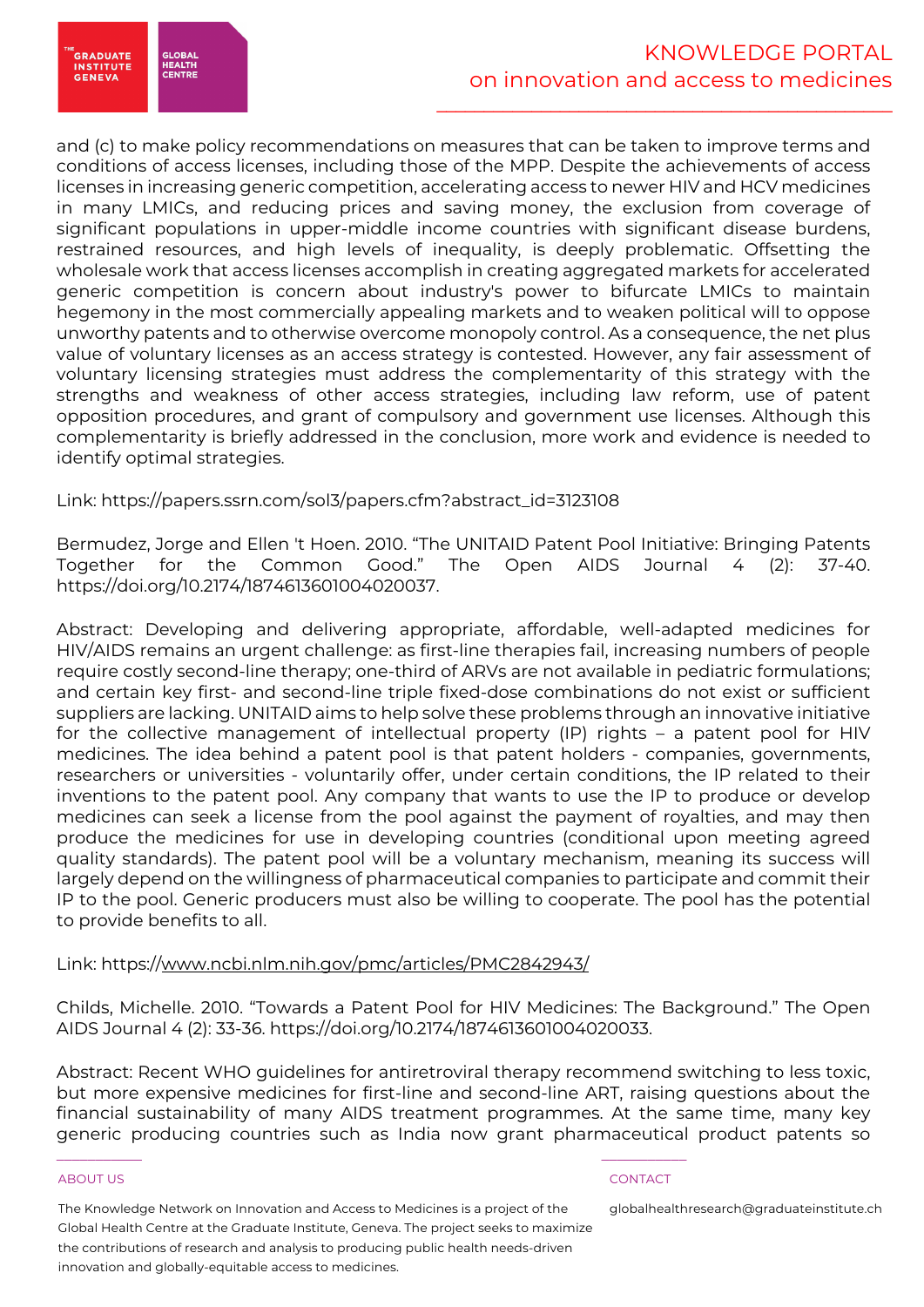

competition between multiple manufacturers will not be able to play the role it has in bringing down the price of newer drugs. Overcoming these patent barriers will require a range of solutions, such as restricting patentability criteria, or compulsory licensing. One additional systematic solution is provided by the patent pool, a collective solution to the management of patent rights, initially presented by Médecins Sans Frontières to the French Foreign Ministry and subsequently the UNITAID Executive Board in 2006.

A patent pool must not be implemented at any costs, but answer medical needs, be based on economic realities and meet the access needs of the developing world, including middleincome countries.

# Link: https://www.ncbi.nlm.nih.gov/pmc/articles/PMC2817875/

Cox, Krista L. 2012. "The Medicines Patent Pool: Promoting Access and Innovation for Life-Saving Medicines Through Voluntary Licenses" Hastings Science & Technology Law Journal 4: 291.

Abstract: Monopolies over many life-saving drugs have led to high prices that remain out of reach for patients in the developing world, leading to a crisis of access over these essential medicines. High intellectual property barriers harm not only access to medicines, but can also impact future innovation. In order to address this problem, a proposal for a "patent pool" emerged that would rely on voluntary licenses by patent holder to enable the production of more affordable generic medicines. This article briefly describes the history of patent pools before focusing specifically on the UNITAID- supported Medicines Patent Pool. It analyzes the specific licenses of the Medicines Patent Pool, noting both the positive aspects and areas where future licenses could be improved. In addition to identifying areas for improvement, this article explores the mechanisms, including those that de-link innovation from monopoly pricing, that can be used to achieve these goals and encourage greater participation in the Medicines Patent Pool.

# Link: https://papers.ssrn.com/sol3/papers.cfm?abstract\_id=2076717

De Luca, Carmela. 2015. "Medicine Patent Pool – Pharma Philanthropy or PR?," Expert Opinion on Therapeutic Patents, 25 (11): 1223-1227. https://doi.org/10.1517/13543776.2015.1075004.

Abstract: Merck recently signed an agreement with The Medicines Patent Pool (MPP) to license intellectual property relating to pediatric formulations of its integrase HIV drug, raltegravir (Ral) (the 'Agreement'). The Agreement is alleged to clear the way for cheaper formulations for use in developing and some middle income countries and allows for the development of novel pediatric formulations of Ral as well as novel combinations. Merck's license is royalty free and under the terms of the Agreement, manufacturers anywhere in the world who meet the quality assurance criteria, can manufacture and sell pediatric versions of the drug in the licensed countries under the agreed conditions without paying a royalty to Merck. The Agreement covers at least 92 countries and MPP reports that 98.1% of children with HIV in the developing world live in the included countries. The Agreement has been criticized as a public relations exercise. The article asks if the criticism is justified and explores several aspects of the Agreement in addressing the question.

#### ABOUT US CONTACT AND A RESERVE AND LODGED AT A RESERVE AND LODGED AT A RESERVE AND LODGED AT A RESERVE AND LODGED AT A RESERVE AND LODGED AT A RESERVE AND LODGED AT A RESERVE AND LODGED AT A RESERVE AND LODGED AT A RESERVE

The Knowledge Network on Innovation and Access to Medicines is a project of the Global Health Centre at the Graduate Institute, Geneva. The project seeks to maximize the contributions of research and analysis to producing public health needs-driven innovation and globally-equitable access to medicines.

\_\_\_\_\_\_\_\_\_\_\_ \_\_\_\_\_\_\_\_\_\_\_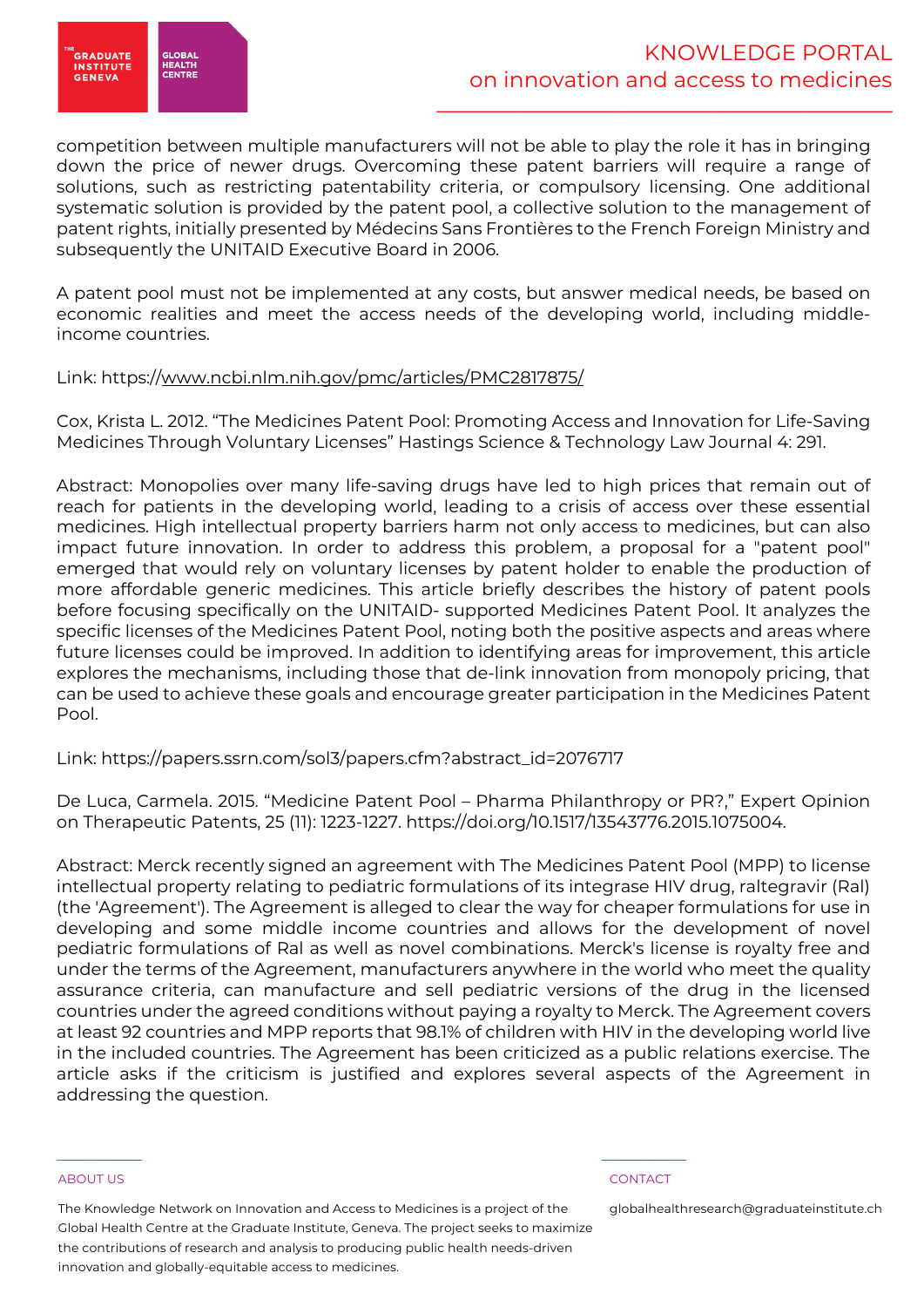

# Link: https://www.ncbi.nlm.nih.gov/pubmed/26291460

Ebersole, Ted J., Marvin C. Guthrie, and Jorge A. Goldstein. 2005. "Patent Pools as a Solution to the Licensing Problems of Diagnostic Genetics." Intellectual Property & Technology Law Journal 17 (1): 6–13.

# Abstract: Not available

# Link: http://www.cptech.org/cm/ebersole012005.pdf

Eisenberg, Ashley. 2014. "Understanding Patent Pools for Global Health: Assessing Their Value in Promoting Access to Essential Medicines." Duke Global Health Institute - Duke University. https://core.ac.uk/download/pdf/37750029.pdf.

Abstract: In response to a lack of access to essential medicines in the developing world, a number of mechanisms have developed that aim to promote greater access to essential medicines, particularly antiretroviral drugs for the treatment of HIV/AIDS and drugs for the treatment of neglected diseases. These mechanisms operate in a variety of different ways, but share a common theme in that they all ultimately aim to provide greater access to affordable drugs to patients in resource poor settings. However, the existing mechanisms to facilitate increased access to essential medicines, while beneficial, all have a number of cons. Patent pools represent a novel approach to facilitating access to essential medicines and have the potential to go beyond the status quo as compared to various traditional alternatives.

This paper aims to analyze patent pools recently formed in the field of global health and whether such approaches to intellectual property management can facilitate greater access to antiretroviral medicines for the treatment of HIV/AIDS and drugs for the treatment of neglected diseases in low- and middle- income countries, both in terms of fostering the developing of new drugs and increasing the affordability and availability of drugs current in the market. Two patent pools in particular — the Medicines Patent Pool and WIPO's Re:Search Consortium — are evaluated and compared to existing mechanisms that aim to accomplish the same or similar goals.

Link:https://dukespace.lib.duke.edu/dspace/bitstream/handle/10161/8855/Eisenberg\_duke\_0066 N\_12467. pdf%3Bsequence=1

Grassler, Frank, and Mary Ann Capria. 2003. "Patent Pooling: Uncorking a Technology Transfer Bottleneck and Creating Value in the Biomedical Research Field." Journal of Commercial Biotechnology 9 (2): 111-118. https://doi.org/10.1057/palgrave.jcb.3040016.

Abstract: Patent pools have long been used to collect intellectual property rights into a basket of rights that can facilitate the licensing thereof. By pooling relevant patent rights together, the out-licensing is streamlined and made more cost efficient. Many recent patent pools involved establishing and administering patents that meet an established industry standard and then granting non-exclusive licences to the patents that are considered essential to that standard, eg consumer electronics. While there are few, if any, established industry standards in biomedical

#### ABOUT US CONTACT AND A RESERVE AND LODGED AT A RESERVE AND LODGED AT A RESERVE AND LODGED AT A RESERVE AND LODGED AT A RESERVE AND LODGED AT A RESERVE AND LODGED AT A RESERVE AND LODGED AT A RESERVE AND LODGED AT A RESERVE

The Knowledge Network on Innovation and Access to Medicines is a project of the Global Health Centre at the Graduate Institute, Geneva. The project seeks to maximize the contributions of research and analysis to producing public health needs-driven innovation and globally-equitable access to medicines.

\_\_\_\_\_\_\_\_\_\_\_ \_\_\_\_\_\_\_\_\_\_\_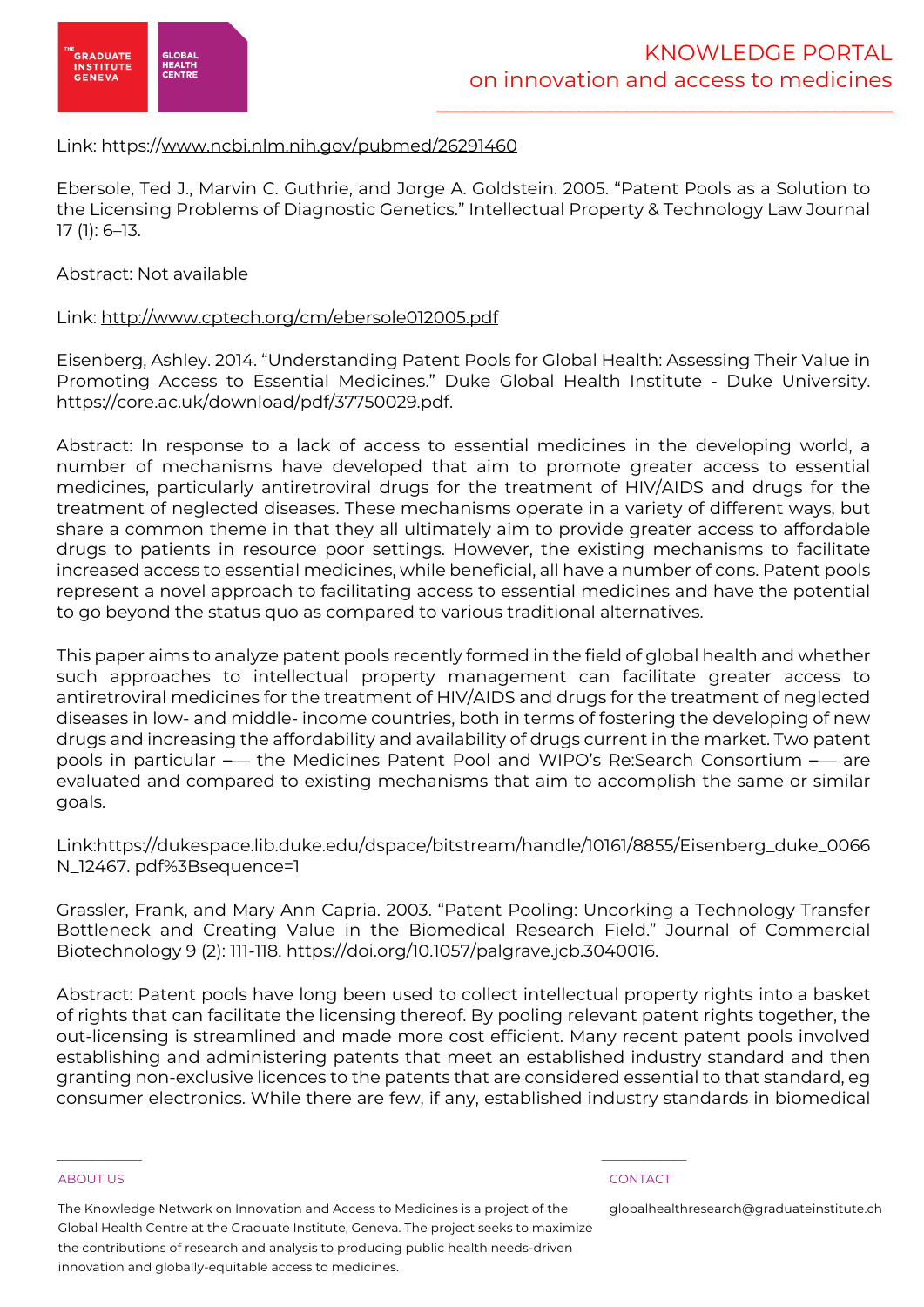

research, there are opportunities to pool intellectual property rights that facilitate cost-efficient technology transfers and foster better research. Link: https://link.springer.com/article/10.1057/palgrave.jcb.3040016

Heller, M. A. and Eisenberg, R. S. 1998. "Can Patents Deter Innovation? The Anticommons in Biomedical Research." Science 280 (5364): 698–701. https://doi.org/10.1126/science.280.5364.698.

Abstract: The "tragedy of the commons" metaphor helps explain why people overuse shared resources. However, the recent proliferation of intellectual property rights in biomedical research suggests a different tragedy, an "anticommons" in which people underuse scarce resources because too many owners can block each other. Privatization of biomedical research must be more carefully deployed to sustain both upstream research and downstream product development. Otherwise, more intellectual property rights may lead paradoxically to fewer useful products for improving human health.

# Link: http://science.sciencemag.org/content/280/5364/698

Hoen, Ellen 't, Jonathan Berger, Alexandra Calmy, and Suerie Moon. 2011. "Driving a Decade of Change: HIV/AIDS, Patents and Access to Medicines for All." Journal of the International AIDS Society 14 (1): 15. https://doi.org/10.1186/1758-2652-14-15.

Abstract: Since 2000, access to antiretroviral drugs to treat HIV infection has dramatically increased to reach more than five million people in developing countries. Essential to this achievement was the dramatic reduction in antiretroviral prices, a result of global political mobilization that cleared the way for competitive production of generic versions of widely patented medicines.

Global trade rules agreed upon in 1994 required many developing countries to begin offering patents on medicines for the first time. Government and civil society reaction to expected increases in drug prices precipitated a series of events challenging these rules, culminating in the 2001 World Trade Organization's Doha Declaration on the Agreement on Trade-Related Aspects of Intellectual Property Rights and Public Health. The Declaration affirmed that patent rules should be interpreted and implemented to protect public health and to promote access to medicines for all. Since Doha, more than 60 low- and middle-income countries have procured generic versions of patented medicines on a large scale.

Despite these changes, however, a "treatment timebomb" awaits. First, increasing numbers of people need access to newer antiretrovirals, but treatment costs are rising since new ARVs are likely to be more widely patented in developing countries. Second, policy space to produce or import generic versions of patented medicines is shrinking in some developing countries. Third, funding for medicines is falling far short of needs. Expanded use of the existing flexibilities in patent law and new models to address the second wave of the access to medicines crisis are required.

One promising new mechanism is the UNITAID-supported Medicines Patent Pool, which seeks to facilitate access to patents to enable competitive generic medicines production and the development of improved products. Such innovative approaches are possible today due to the

#### ABOUT US CONTACT AND A RESERVE AND LODGED AT A RESERVE AND LODGED AT A RESERVE AND LODGED AT A RESERVE AND LODGED AT A RESERVE AND LODGED AT A RESERVE AND LODGED AT A RESERVE AND LODGED AT A RESERVE AND LODGED AT A RESERVE

The Knowledge Network on Innovation and Access to Medicines is a project of the Global Health Centre at the Graduate Institute, Geneva. The project seeks to maximize the contributions of research and analysis to producing public health needs-driven innovation and globally-equitable access to medicines.

\_\_\_\_\_\_\_\_\_\_\_ \_\_\_\_\_\_\_\_\_\_\_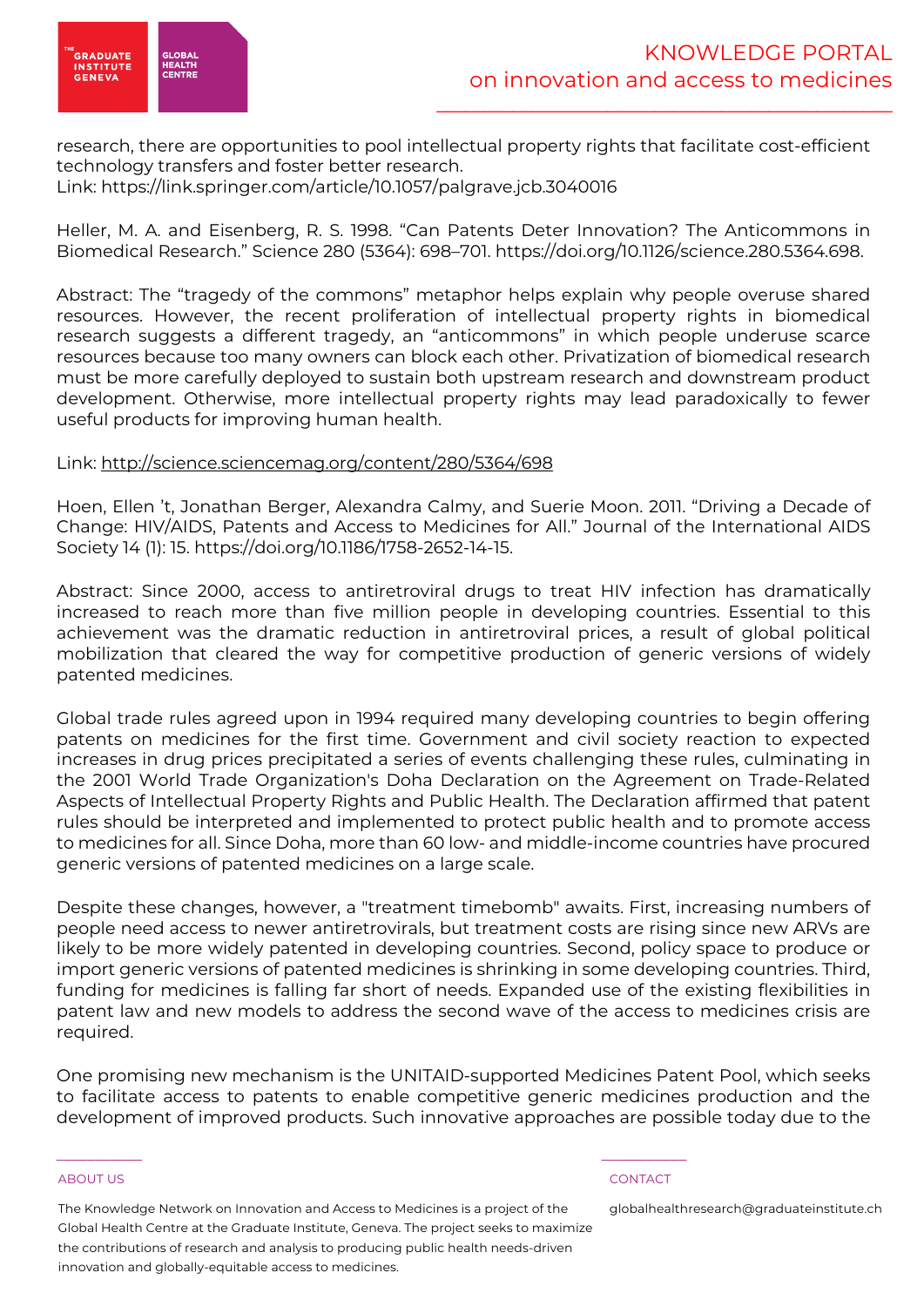

previous decade of AIDS activism. However, the Pool is just one of a broad set of policies needed to ensure access to medicines for all; other key measures include sufficient and reliable financing, research and development of new products targeted for use in resource-poor settings, and use of patent law flexibilities. Governments must live up to their obligations to protect access to medicines as a fundamental component of the human right to health.

# Link: https://www.ncbi.nlm.nih.gov/pmc/articles/PMC3078828/

Hoen, Ellen 't, and Carlos André Passarelli. 2013. "The Role of Intellectual Property Rights in Treatment Access: Challenges and Solutions." Current Opinion in HIV and AIDS 8 (1): 70–74. https://doi.org/10.1097/COH.0b013e32835b6e5a.

Abstract: PURPOSE OF REVIEW: The purpose of this study is to review relevant literature published from January 2011 to July 2012 that specifically addresses the impact of intellectual property protection on access to antiretroviral drugs.

RECENT FINDINGS: The articles reviewed discussed the relation of intellectual property protection and access to medicines. For most authors, the World Trade Organization (WTO) Trade-Related Intellectual Property Rights Agreement (TRIPS) and the 10-year anniversary of the 2001 WTO Doha Declaration on TRIPS and Public Health formed an important background for the review of the current state of play.

SUMMARY: Intellectual property plays an important role in implementing policies to ensure HIV treatment and care programmes. From the review, three main themes emerged: the implementation of the Doha Declaration, the role of generic competition in antiretroviral treatment scale-up and innovative licensing mechanisms. The attention for the effects of intellectual property on access to HIV medicines opened the path for new initiatives for the management of patents using public health objectives as the key driver such as the UNITAIDbacked Medicines Patent Pool. Some of the literature addressed the question whether more fundamental changes in the intellectual property architecture were necessary.

Link: https://www.ncbi.nlm.nih.gov/pubmed/23201855

Hoffman, Steven J., and Karen So. 2014. "Assessing 15 Proposals for Promoting Innovation and Access to Medicines Globally." Annals of Global Health 80 (6): 432. https://doi.org/10.1016/j.aogh.2015.02.004.

Abstract: BACKGROUND: There is widespread recognition that the existing global systems for innovation and access to medicines need reform. Billions of people do not have access to the medicines they need, and market failures prevent new drugs from being developed for diseases that primarily affect the global poor. The World Health Organization's Consultative Expert Working Group on Research and Development: Financing and Coordination (CEWG) analyzed numerous proposals for reform. The aim of this article is to build on these previous inquiries.

METHODS: We conducted a structured analysis that grouped proposals into five broad opportunities for global policy reform to help researchers and decision makers to meaningfully evaluate each proposal in comparison with similar proposals. Proposals were also analyzed along

#### ABOUT US CONTACT AND A RESERVE AND LODGED AT A RESERVE AND LODGED AT A RESERVE AND LODGED AT A RESERVE AND LODGED AT A RESERVE AND LODGED AT A RESERVE AND LODGED AT A RESERVE AND LODGED AT A RESERVE AND LODGED AT A RESERVE

The Knowledge Network on Innovation and Access to Medicines is a project of the Global Health Centre at the Graduate Institute, Geneva. The project seeks to maximize the contributions of research and analysis to producing public health needs-driven innovation and globally-equitable access to medicines.

\_\_\_\_\_\_\_\_\_\_\_ \_\_\_\_\_\_\_\_\_\_\_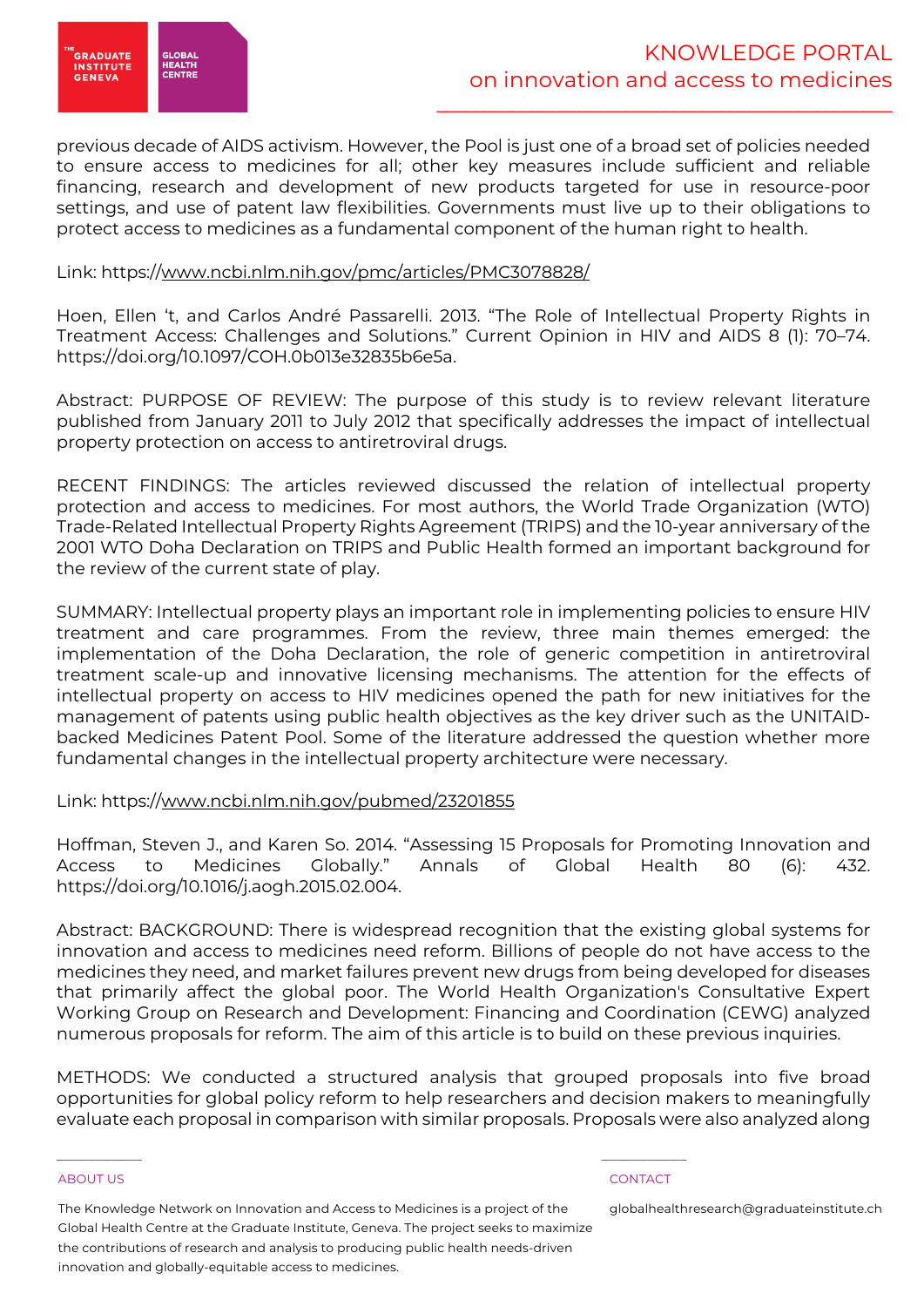

three important dimensions-potential health impact, financial implications, and political feasibility-further facilitating the comparison and application of this information.

FINDINGS: Upon analysis, no one solution was deemed a panacea, as many (often competing) considerations need to be taken into account. However, some proposals, particularly product development partnership and prizes, appeared more promising and feasible at this time and deserve further attention.

CONCLUSION: More research is needed into the effectiveness of these mechanisms and their transferability across jurisdictions.

Link: https://www.ncbi.nlm.nih.gov/pubmed/25960092

I-MAK. 2011. "Financial Impact of Medicines Patent Pool: I-MAK/ITPC Counter Analysis." http://apps.who.int/medicinedocs/documents/s19792en/s19792en.pdf.

Abstract: Not available

# Link: http://apps.who.int/medicinedocs/documents/s19792en/s19792en.pdf

Juneja, Sandeep, Aastha Gupta, Suerie Moon, and Stephen Resch. 2017. "Projected Savings through Public Health Voluntary Licences of HIV Drugs Negotiated by the Medicines Patent Pool (MPP)." Edited by Eduard J. Beck. PLOS ONE 12 (5): e0177770. https://doi.org/10.1371/journal.pone.0177770.

Abstract: The Medicines Patent Pool (MPP) was established in 2010 to ensure timely access to low- cost generic versions of patented antiretroviral (ARV) medicines in low- and middle-income countries (LMICs) through the negotiation of voluntary licences with patent holders. While robust data on the savings generated by MPP and other major global public health initiatives is important, it is also difficult to quantify. In this study, we estimate the savings generated by licences negotiated by the MPP for ARV medicines to treat HIV/AIDS in LMICs for the period 2010–2028 and generate a cost- benefit ratio–based on people living with HIV (PLHIVs) in any new countries which gain access to an ARV due to MPP licences and the price differential between originator's tiered price and generics price, within the period where that ARV is patented. We found that the direct savings generated by the MPP are estimated to be USD 2.3 billion (net present value) by 2028, representing an estimated cost-benefit ratio of 1:43, which means for every USD 1 spent on MPP, the global public health community saves USD 43. The saving of USD 2.3 billion is equivalent to more than 24 million PLHIV receiving first-line ART in LMICs for 1 year at average prices today.

Link: https://journals.plos.org/plosone/article?id=10.1371/journal.pone.0177770

\_\_\_\_\_\_\_\_\_\_\_ \_\_\_\_\_\_\_\_\_\_\_

Medicines Patent Pool. n.d. a. "Who We Are - MPP in Numbers." Medicines Patent Pool. Accessed February 12, 2019b. https://medicinespatentpool.org/.

Abstract: Not available

#### ABOUT US CONTACT AND A RESERVE AND LODGED AT A RESERVE AND LODGED AT A RESERVE AND LODGED AT A RESERVE AND LODGED AT A RESERVE AND LODGED AT A RESERVE AND LODGED AT A RESERVE AND LODGED AT A RESERVE AND LODGED AT A RESERVE

The Knowledge Network on Innovation and Access to Medicines is a project of the Global Health Centre at the Graduate Institute, Geneva. The project seeks to maximize the contributions of research and analysis to producing public health needs-driven innovation and globally-equitable access to medicines.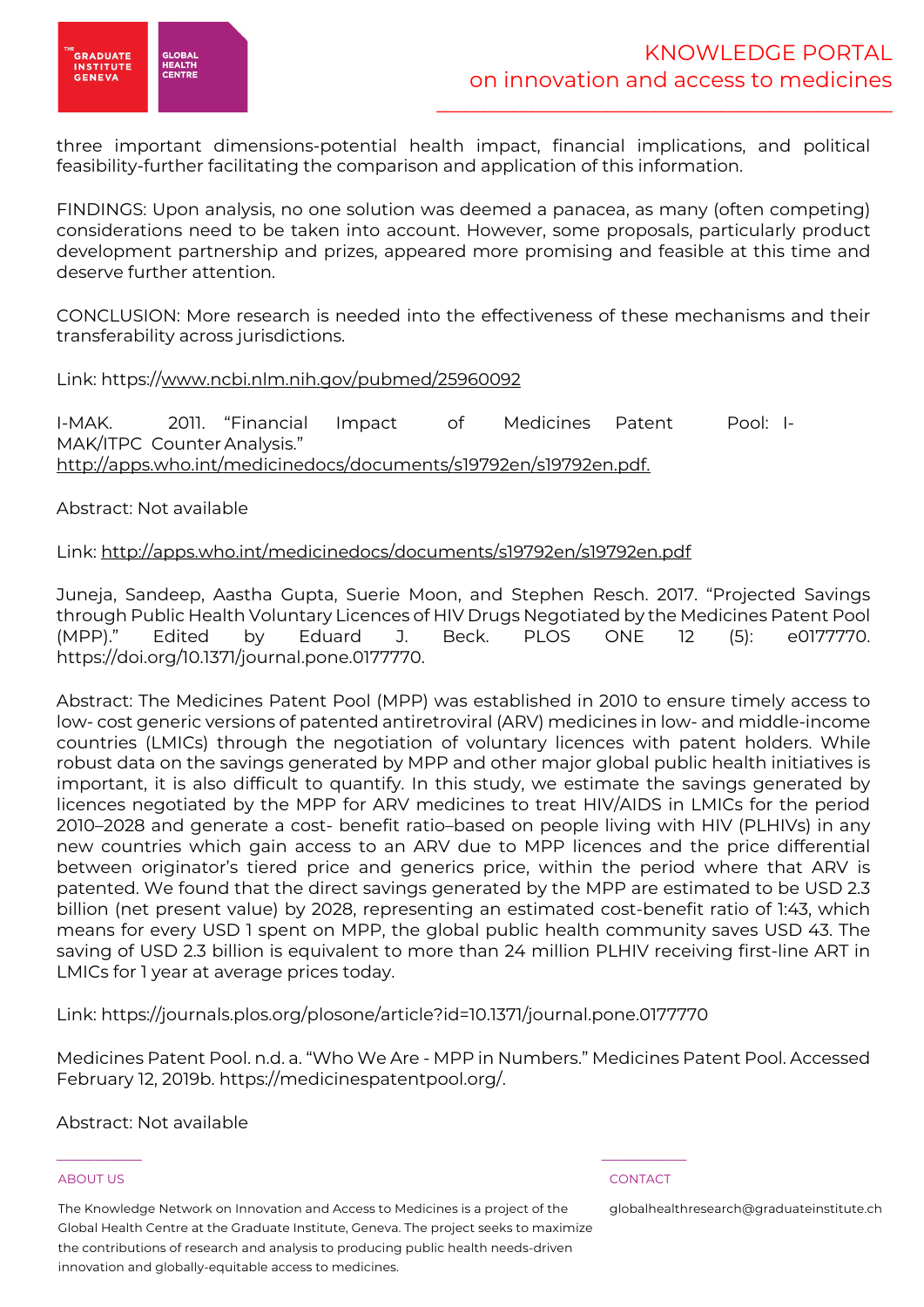

Link: https://medicinespatentpool.org/

Medicines Patent Pool. n.d. b. "What We Do - Licence Overview." Medicines Patent Pool. Accessed February 12, 2019a. https://medicinespatentpool.org/what-we-do/global-licenceoverview/.

Abstract: Not available

Link: https://medicinespatentpool.org/what-we-do/global-licence-overview/

Muthyala, Ramaiah. 2011. "Orphan/Rare Drug Discovery through Drug Repositioning." Drug Discovery Today: Therapeutic Strategies 8 (3–4): 71–76. https://doi.org/10.1016/j.ddstr.2011.10.003.

# Abstract: Not available

Link: https://www.sciencedirect.com/science/article/pii/S174067731100043X

Sanhai, Wendy R., Jack Spiegel, and Mauro Ferrari. 2007. "A Critical Path Approach to Advance Nanoengineered Medical Products." Drug Discovery Today: Technologies 4 (2): 35–41. https://doi.org/10.1016/j.ddtec.2007.10.003.

Abstract: Still needed in nanotechnology is a product development toolkit containing both scientific and business strategies to stimulate innovation. Among the scientific tools envisioned are evaluative and predictive test methods, such as animal- and computer-based predictive models, characterization assays, toxicity tests and quantitative imaging methods to track biodistribution of nanoparticles in complex biological systems. These tools will help bridge scientific gaps and elucidate potential benefits and risks related to use of nanoengineered medical products. In addition, relevant business strategies, if carefully designed, will help overcome many of the hurdles in this field. This article describes some needed scientific/regulatory and business tools of this field and introduces one collaborative effort underway - a Critical Path Initiative [FDA's Critical Path Initiative://www.fda.gov/oc/initiatives/criticalpath/.] - structured to bridge some existing gaps.

### Link: https://www.ncbi.nlm.nih.gov/pubmed/24980838

Satyanarayana, Kanikaram, and Sadhana Srivastava. 2010. "Patent Pooling for Promoting Access to Antiretroviral Drugs (ARVs) - A Strategic Option for India." The Open AIDS Journal 4 (2): 41-53. https://doi.org/10.2174/1874613601004020041.

Abstract: The current HIV/AIDS scenario in India is quite grim with an estimated 2.4 million people living with HIV/AIDS (PLHA) in 2008, just behind South Africa and Nigeria. The antiretroviral drugs (ARVs) remain the main stay of global HIV/AIDS treatment. Over 30 ARVs (single and FDCs) available under six categories viz., NRTIs (nucleoside reverse transcriptase inhibitors), NNRTIs (non- nucleoside reverse transcriptase inhibitors), Protease inhibitors, the new Fusion inhibitors, Entry inhibitors-CCR5 co-receptor antagonists and HIV integrase strand transfer inhibitors. The major originator companies for these ARVs are: Abbott, Boehringer Ingelheim

#### ABOUT US CONTACT AND A RESERVE AND LODGED AT A RESERVE AND LODGED AT A RESERVE AND LODGED AT A RESERVE AND LODGED AT A RESERVE AND LODGED AT A RESERVE AND LODGED AT A RESERVE AND LODGED AT A RESERVE AND LODGED AT A RESERVE

The Knowledge Network on Innovation and Access to Medicines is a project of the Global Health Centre at the Graduate Institute, Geneva. The project seeks to maximize the contributions of research and analysis to producing public health needs-driven innovation and globally-equitable access to medicines.

\_\_\_\_\_\_\_\_\_\_\_ \_\_\_\_\_\_\_\_\_\_\_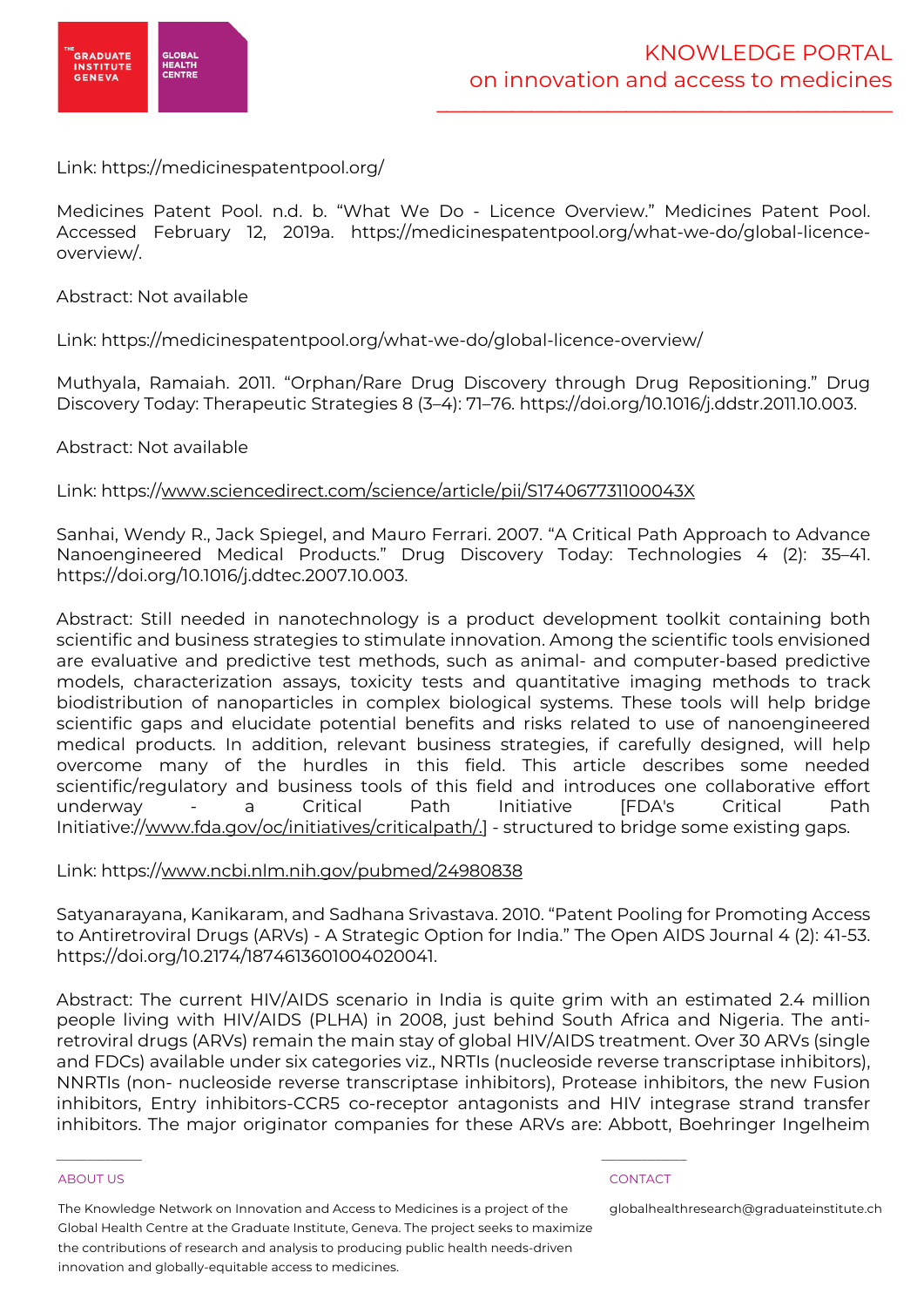

# KNOWLEDGE PORTAL on innovation and access to medicines

\_\_\_\_\_\_\_\_\_\_\_\_\_\_\_\_\_\_\_\_\_\_\_\_\_\_\_\_\_\_\_\_\_\_\_\_\_\_\_\_\_\_\_\_\_\_\_\_

(BI), Bristol-Myers Squibb (BMS), Gilead, GlaxoSmithKline (GSK), Merck, Pfizer, Roche, and Tibotec. Beginning with zidovidine in 1987, all the drugs are available in the developed countries. In India, about 30 ARVs are available as generics manufactured by Aurobindo, Hyderabad, Andhra Pradesh; Cipla Limited, Goa; Emcure Pharmaceuticals, Pune, Maharashtra; Hetero Drugs, Hyderabad, Andhra Pradesh; Macleods Pharmaceuticals, Daman; Matrix Laboratories, Nashik, Maharashtra; Ranbaxy, Sirmour, Himachal Pradesh; and Strides Arcolab, Bangalore, Karnataka. The National AIDS Control Organization (NACO) set up in 1992 by the Govt. of India provides free ARVs to HIV positive patients in India since 2004. The drugs available in India include both single drugs and FDCs covering both first line and second line ARVs. Even while there are claims of stabilization of the disease load, there is still huge gap of those who require ARVs as only about 150,000 PLHA receive the ARVs from the Govt. and other sources. Access to ARVs therefore is still a cause of serious concern ever since India became fully Trade Related Aspects of Intellectual Property Rights (TRIPS)-complaint in 2005. Therefore, the Indian pharmaceutical companies cannot make generics for those for drugs introduced post-2005 due to product patent regime. Other concerns include heat stable, other better formulations and second line ARVs for adults and more drugs and formulations for paediatric groups, that are still to be widely available in India and other developing countries. To examine whether strong intellectual property (IP) protection systems are to be considered important barriers for the limited or lack of access to ARVs, we studied the patent profile of the ARVs of the originator companies within and outside India. We could record 93 patents in the United States Patent & Trademark Office (USPTO). The originator companies have been also aggressively filing and enforcing patents in India. There have been a few efforts by companies like Gilead and GSK to grant licenses to generic manufacturers in developing countries, ostensibly to promote access to ARVs through lower (two-tier) pricing. These steps are considered as too little and too late. There is an urgent need to look for alternative strategies to promote access to ARVs both linked to and independent of IPRs. Patent pooling as a viable strategy mooted by the UNITAID should be seriously explored to promote access to ARVs. India is ideally suited for trying out the patent pool strategy as most of the global requirement of affordable ARV drugs for HIV/AIDS treatment is sourced from Indian generic companies.

Link: https://www.ncbi.nlm.nih.gov/pmc/articles/PMC2819698/

Schoen-Angerer, Tido von. "Statement by MSF in Response to WIPO Announcement of Re:Search, Consortium for Neglected Tropical Diseases, TB and Malaria." Médecins Sans Frontières Access Campaign, October 25, 2011.

# Abstract: Not available

Link: https://msfaccess.org/statement-msf-response-wipo-announcement-researchconsortium- neglected-tropical-diseases-tb-and

Simon, James H.M., Eric Claassen, Carmen E. Correa and Albert D.M.E. Osterhaus. 2005. "Managing Severe Acute Respiratory Syndrome (SARS) Intellectual Property Rights: The Possible Role of Patent Pooling." Bulletin of the World Health Organization, 83(9). 707-710.

Abstract: Patent applications that incorporate the genomic sequence of the severe acute respiratory syndrome (SARS) coronavirus, have been filed by a number of organizations. This is likely to result in a fragmentation of intellectual property (IP) rights which in turn may adversely

#### ABOUT US CONTACT AND A RESERVE AND LODGED AT A RESERVE AND LODGED AT A RESERVE AND LODGED AT A RESERVE AND LODGED AT A RESERVE AND LODGED AT A RESERVE AND LODGED AT A RESERVE AND LODGED AT A RESERVE AND LODGED AT A RESERVE

The Knowledge Network on Innovation and Access to Medicines is a project of the Global Health Centre at the Graduate Institute, Geneva. The project seeks to maximize the contributions of research and analysis to producing public health needs-driven innovation and globally-equitable access to medicines.

\_\_\_\_\_\_\_\_\_\_\_ \_\_\_\_\_\_\_\_\_\_\_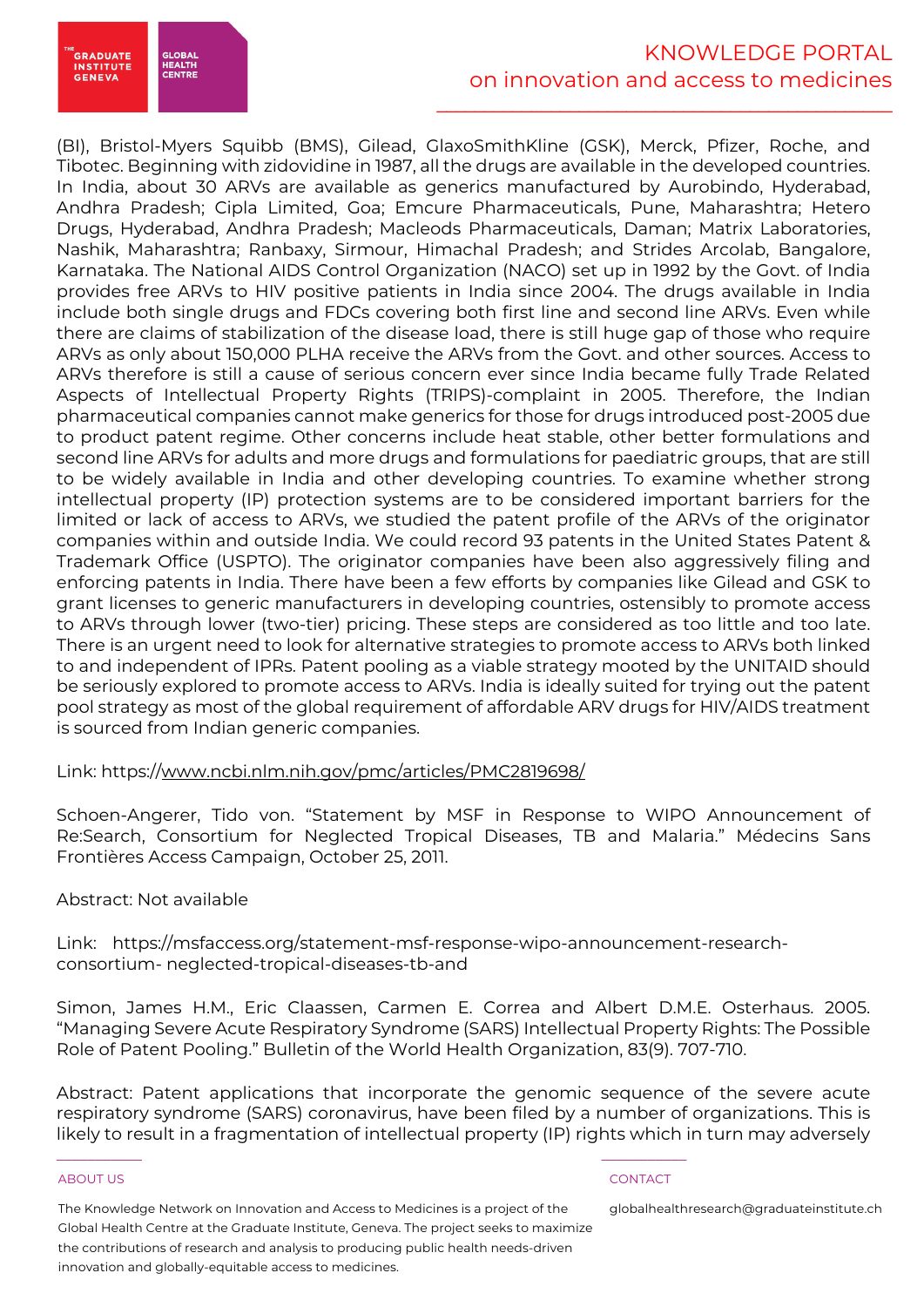

affect the development of products, such as vaccines, to combat SARS. Placing these patent rights into a patent pool to be licensed on a non-exclusive basis may circumvent these difficulties and set a key precedent for the use of this form of mechanism in other areas of health care, leading to benefits to public health.

# Link:http://apps.who.int/iris/bitstream/handle/10665/73239/bulletin\_2005\_83%289%29\_707- 710.pdf?sequence=1&isAllowed=y

Van Overwalle, Geertrui, Esther van Zimmeren, Birgit Verbeure, and Gert Matthijs. 2006. "Models for Facilitating Access to Patents on Genetic Inventions." Nature Reviews Genetics 7 (2): 143–54. https://doi.org/10.1038/nrg1765.

Abstract: The genetics community is increasingly concerned that patents might lead to restricted access to research and health care. We explore various measures that are designed to render patented genetic inventions accessible to further use in research, and to diagnosis and/or treatment. They include the often-recited research or experimental-use exemption, conventional one-to-one licensing and compulsory licensing, as well as patent pools and clearing-house mechanisms. The last two alternatives deserve special attention in the area of human genetics.

# Link: https://www.nature.com/articles/nrg1765

Verbeure, Birgit, Esther van Zimmeren, Gert Matthijs, and Geertrui Van Overwalle. 2006. "Patent Pools and Diagnostic Testing." Trends in Biotechnology 24 (3): 115–20. https://doi.org/10.1016/j.tibtech.2006.01.002.

### Abstract: Not available

Link:https://www.cell.com/trends/biotechnology/fulltext/S0167-7799(06)00019- 9?\_returnURL=https%3A%2F%2Flinkinghub.elsevier.com%2Fretrieve%2Fpii%2FS016777990600 01 99%3Fshowall%3Dtrue

Winickoff, David E., Saha Krishanu and Gregory D. Graff. 2009. "Opening Stem Cell Research and Development: A Policy Proposal for the Management of Data, Intellectual Property, and Ethics." Yale Journal of Health Policy, Law and Ethics 9 (1): 52.

Abstract: Intellectual property scholars and the biomedical community have noted a decline in the tradition of openness and sharing in the biomedical sciences over the past thirty years. This decline appears to be a function of multiple factors. First, and best known, are changes in intellectual property (IP) law, specifically the Federal Circuit's re-interpretation of patent law to expand the scope of patentable claims; the passage of the Bayh-Dole Act of 1980, allowing universities to patent inventions made in the course of federally-funded research; and the creation of new legal rights and mechanisms for the privatization and commercialization of scientific data. Second, and perhaps as a direct consequence, universities and their life science researchers have significantly increased interaction with the private sector, whether through accepting sponsored research, licensing IP, or spinning off companies. These activities have dramatically increased the exchange of discoveries, capital, and labor across the industrial-

#### ABOUT US CONTACT AND A RESERVE AND LODGED AT A RESERVE AND LODGED AT A RESERVE AND LODGED AT A RESERVE AND LODGED AT A RESERVE AND LODGED AT A RESERVE AND LODGED AT A RESERVE AND LODGED AT A RESERVE AND LODGED AT A RESERVE

The Knowledge Network on Innovation and Access to Medicines is a project of the Global Health Centre at the Graduate Institute, Geneva. The project seeks to maximize the contributions of research and analysis to producing public health needs-driven innovation and globally-equitable access to medicines.

\_\_\_\_\_\_\_\_\_\_\_ \_\_\_\_\_\_\_\_\_\_\_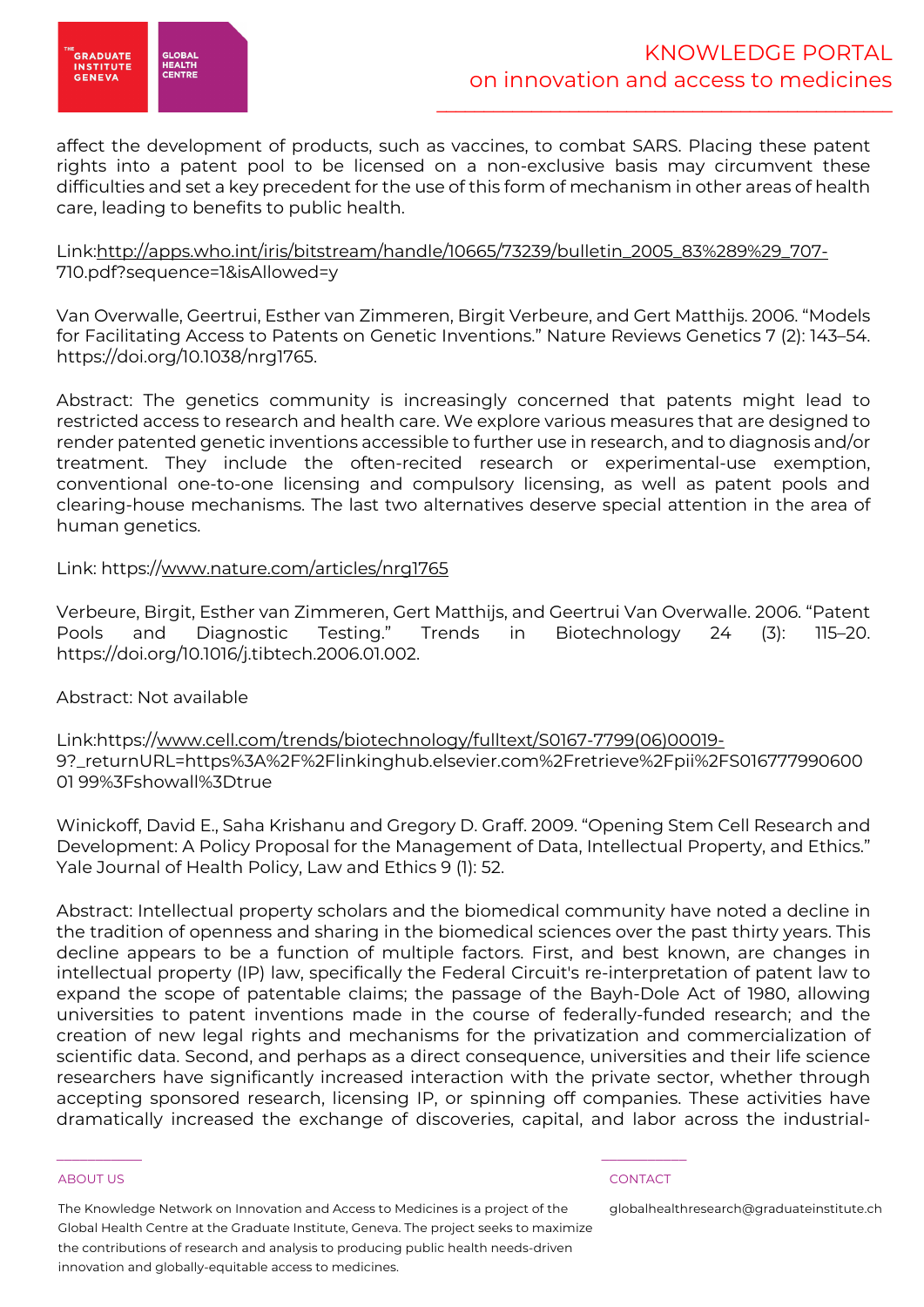

academic interface, and they have added more private money to the mix of research support for university life sciences. But the increase in university participation in economic life has also introduced tensions between the emerging commodification of knowledge and longstanding scientific norms regarding open access and dissemination of research results, data, research tools, and other scientific advances.

In traditional sociological accounts, the advance of science is predicated upon mechanisms of open information, peer review, and materials exchange, which are socially reinforced by norms that undergird open access. Knowledge that is withheld from community scrutiny cannot be validated or agreed upon by the community. On this basis, it is presumed that greater degrees of openness promote not only efficiency in the advance of science, but also trust in the scientific endeavor by society. Moreover, in standard economic accounts, the mechanisms of open exchange also have important efficiency, equity, and ethical implications in terms of the direct contributions that science makes to social welfare, particularly in the development of new technologies, products, and services. In theory, actors across industrial and state sectors can put scientific knowledge to efficient and equitable use when it is freely accessible as a public good, assuming full information and virtually costless transactions. When the results of scientific investigation are withheld in secrecy or maintained as private property, practical applications may be delayed, directed only towards lucrative markets, or priced in ways that are socially inefficient or unjust.

However, it is not clear that efficiency and equity in the applications of science are always better served by greater openness. In terms of efficiency, openness can introduce a "free rider" problem, undermining incentives to invest in developing scientific discoveries that can contribute to social welfare. Indeed, this is arguably why our IP laws grant private exclusive rights for inventors to develop inventions into useful applications. Furthermore, in terms of equity, as Chander and Sunder argue in The Romance of the Public Domain, freely accessible materials and information are not necessarily accessed equally by all: Those with greater ability to exploit an open access information resource, such as those with greater knowledge, social stature, or control over complementary assets, will tend to benefit disproportionately. They suggest, however, that "[t]here are strategies available.., to help ... restructure the distribution of benefits ... especially the possibility of creating 'limited commons property' regimes for. . . information."' The solution for greater efficiency as well as equity in the exploitation of science, it seems, lies in finding a proper balance or hybridization between openness and enclosure, public good and private asset. Striking the most efficient and equitable balance between public and proprietary science is quite difficult in practice, in no small measure because the very categories of basic and applied science are breaking down in practice. Nevertheless, many legal commentators warn that with Bayh-Dole, the pendulum may have swung too far towards a private competitive model of university science.

### Link: https://digitalcommons.law.yale.edu/yjhple/vol9/iss1/2/

Wirtz, Veronika J, Hans V Hogerzeil, Andrew L Gray, Maryam Bigdeli, Cornelis P de Joncheere, Margaret A Ewen, Martha Gyansa-Lutterodt, et al. 2017. "Essential Medicines for Universal Health Coverage." The Lancet 389 (10067): 403–76. https://doi.org/10.1016/S0140-6736(16)31599-9.

### Abstract: Not available

#### ABOUT US CONTACT AND A RESERVE AND LODGED AT A RESERVE AND LODGED AT A RESERVE AND LODGED AT A RESERVE AND LODGED AT A RESERVE AND LODGED AT A RESERVE AND LODGED AT A RESERVE AND LODGED AT A RESERVE AND LODGED AT A RESERVE

The Knowledge Network on Innovation and Access to Medicines is a project of the Global Health Centre at the Graduate Institute, Geneva. The project seeks to maximize the contributions of research and analysis to producing public health needs-driven innovation and globally-equitable access to medicines.

\_\_\_\_\_\_\_\_\_\_\_ \_\_\_\_\_\_\_\_\_\_\_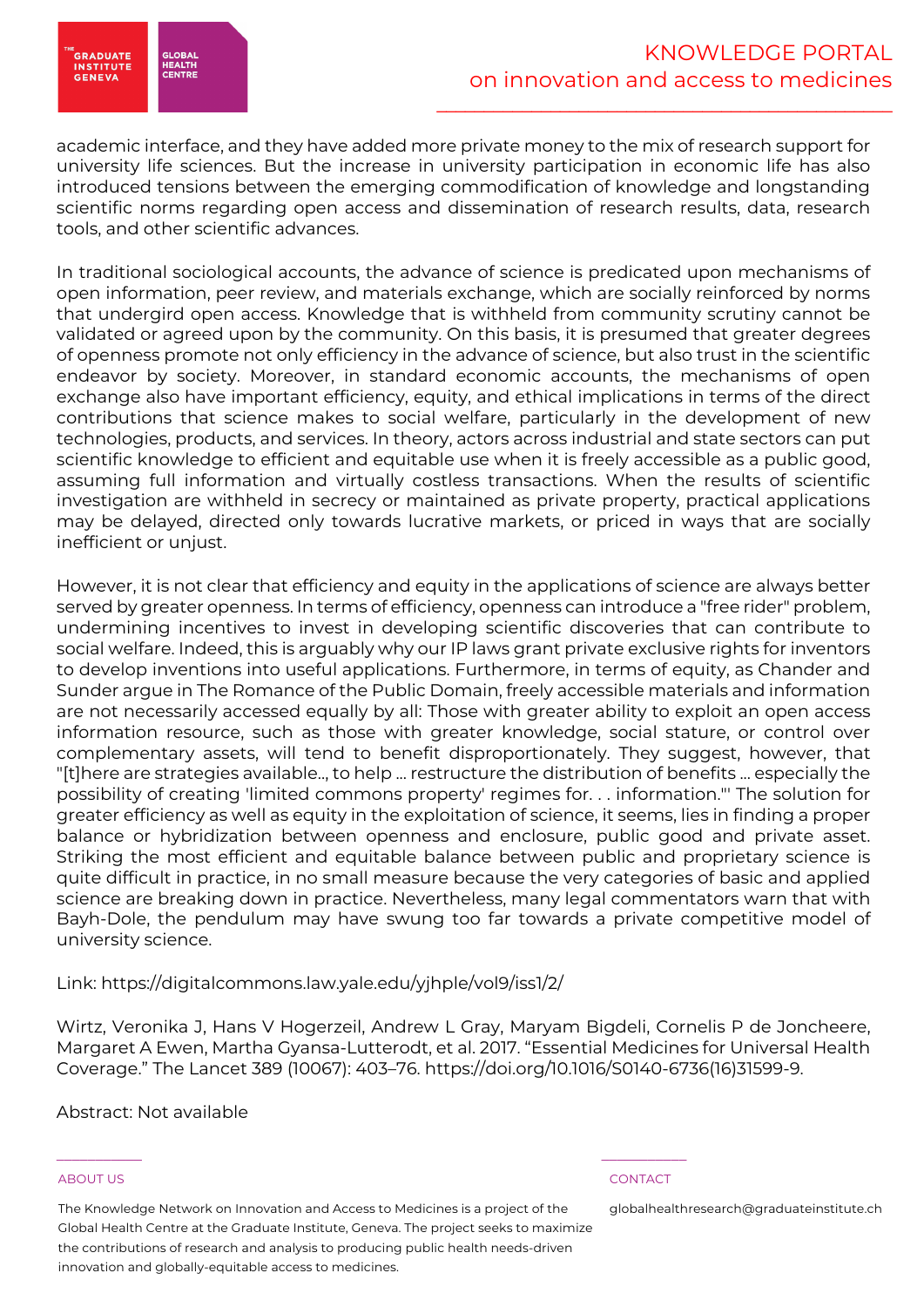

# Link: https://www.thelancet.com/journals/lancet/article/PIIS0140-6736(16)31599-9/fulltext

Ziegler, Nicole, Oliver Gassmann, and Sascha Friesike. 2014. "Why Do Firms Give Away Their Patents for Free?" World Patent Information 37 (June): 19–25. https://doi.org/10.1016/j.wpi.2013.12.002.

Abstract: Within the trend of increasing patent commercialisation and open innovation, a recent phenomenon where firms give away their patents free of charge can be observed. This seems contradictory to the original intention of the patent system (enabling firms to create temporary monopolies to appropriate returns from their R&D investments). Consequently, this paper explores why firms make their patents available for free and which benefits they may gain from this behaviour. Adopting the open source software phenomenon as a background and using firm data from 26 patent release cases, we identify a typology consisting of four motives of 'free patent release approaches': profit making, cost cutting, innovation catalysing, technology providing. Further, we discuss the motives of these firms to offer their patents as 'open source'. We find that firms may obtain valuable technological input for subsequent innovations as well as social benefits in return for their free patent release.

### Link: https://www.sciencedirect.com/science/article/pii/S0172219013001592

Zimmeren, Esther van, Sven Vanneste, Gert Matthijs, Wim Vanhaverbeke, and Geertrui Van Overwalle. 2011. "Patent Pools and Clearinghouses in the Life Sciences." Trends in Biotechnology 29 (11): 569–76. https://doi.org/10.1016/j.tibtech.2011.06.002.

Abstract: Not available

Link: https://www.ncbi.nlm.nih.gov/pubmed/21733589

\* For the purposes of this review, we have established three categories to describe the state of the literature: thin, considerable, and rich.

Thin: There are relatively few papers and/or there are not many recent papers and/or there are clear gaps

• Considerable: There are several papers and/or there are a handful of recent papers and/or there are some clear gaps

• Rich: There is a wealth of papers on the topic and/or papers continue to be published that address this issue area and/or there are less obvious gaps

Scope: While many of these issues can touch a variety of sectors, this review focuses on medicines. The term medicines is used to cover the category of health technologies, including drugs, biologics (including vaccines), and diagnostic devices.

Disclaimer: The research syntheses aim to provide a concise, comprehensive overview of the current state of research on a specific topic. They seek to cover the main studies in the academic and grey literature, but are not systematic reviews capturing all published studies on a topic. As with any research synthesis, they also reflect the judgments of the researchers. The length and

#### ABOUT US CONTACT AND A RESERVE AND LODGED AT A RESERVE AND LODGED AT A RESERVE AND LODGED AT A RESERVE AND LODGED AT A RESERVE AND LODGED AT A RESERVE AND LODGED AT A RESERVE AND LODGED AT A RESERVE AND LODGED AT A RESERVE

The Knowledge Network on Innovation and Access to Medicines is a project of the Global Health Centre at the Graduate Institute, Geneva. The project seeks to maximize the contributions of research and analysis to producing public health needs-driven innovation and globally-equitable access to medicines.

\_\_\_\_\_\_\_\_\_\_\_ \_\_\_\_\_\_\_\_\_\_\_